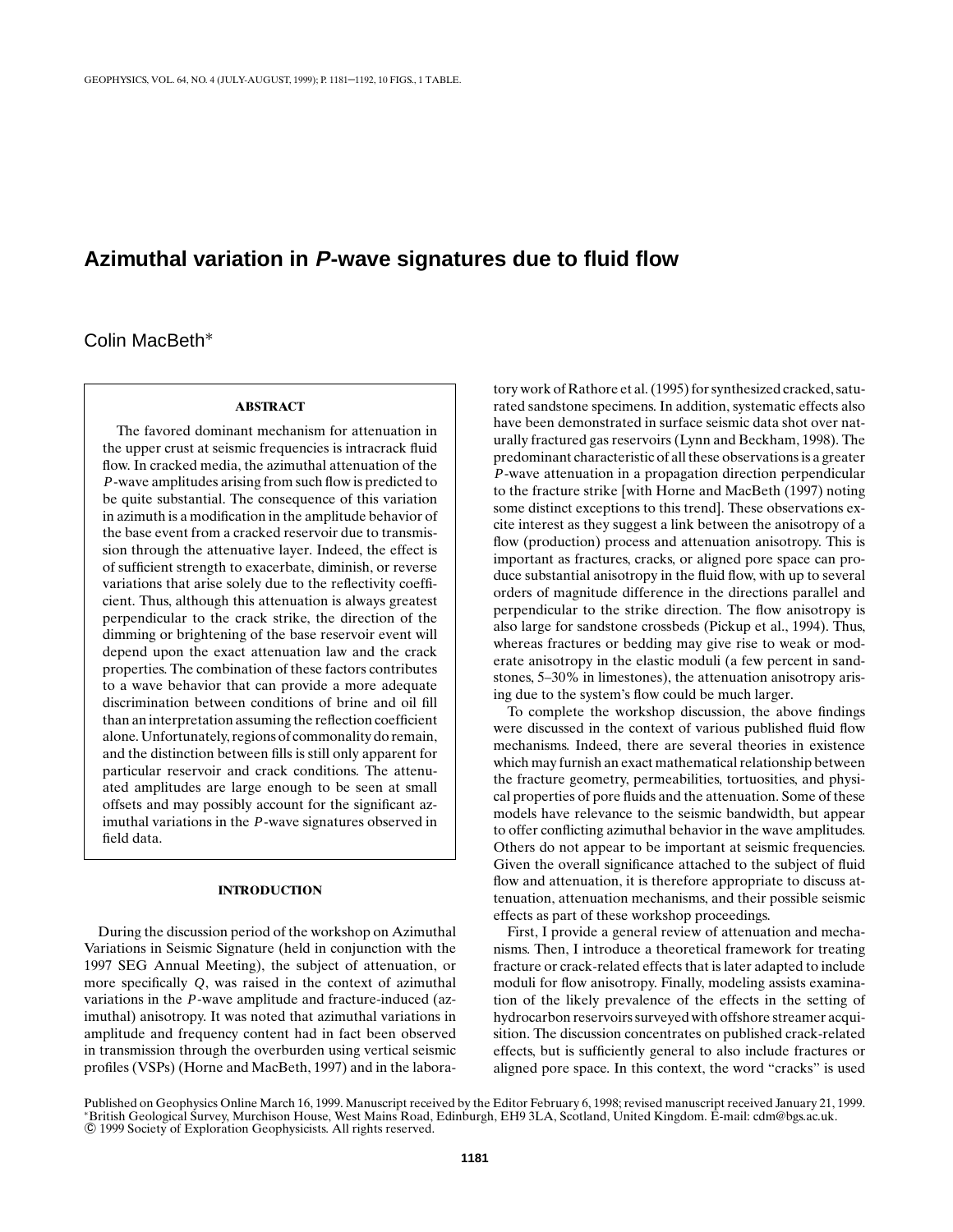throughout to refer to the causative features of the azimuthal anisotropy, with the implicit assumption that these can be used interchangeably with fractures or aligned pore space.

## **Attenuation and Q**

Before proceeding further, the term "attenuation" used in the previous paragraph requires further clarification. In fact, it refers to an overall macrofield effect of amplitude and frequency loss. In the generic use of this term, one should be careful to distinguish effects due to the intrinsic nature of the rocks, scattering from the sedimentary sequence, and the natural wave propagation effect due to spherical divergence. For a single propagating plane wave with no spherical divergence, the attenuation coefficient,  $\gamma(\omega)$ , defines the loss for a specific field experiment. For each angular frequency,  $\omega$ , the initial amplitude  $A_0(\omega)$  decays according to

$$
A(\omega) = A_0(\omega) e^{-\gamma(\omega)r}, \qquad (1)
$$

where *r* the pathlength and  $\gamma(\omega)$  is the attenuation coefficient. Thus, there will be an amplitude loss at each frequency in the seismic data, and this gives a direct measure of the attenuation coefficient. An alternative and much more appropriate measure of subsurface absorption is the *Q* (or specific attenuation) factor. This is defined as the fractional loss of energy in one cycle of wave motion, and is thus a positive number. It is consequently independent of the acquisition and source bandwidth, and is a direct dimensionless measure of the rock. It is related to the attenuation coefficient by

$$
\gamma = \frac{\omega}{2vQ} = \frac{\omega}{2v}Q^{-1},\qquad(2)
$$

where  $v$  is the phase velocity.  $Q$  values are normally quoted by their inverse, in order to maintain direct proportionality to the attenuation coefficient. It can be seen that the consequences of attenuation are a reduction in amplitude with distance travelled for each frequency in the wave. Additionally, the relative amplitude loss measured between frequencies can give an indication of the frequency dependence of *Q*−1.

The specific attenuation factor may be defined for both the *P*-waves  $(Q_P^{-1})$  or the shear waves  $(Q_S^{-1})$ . From a general perspective, *Q*−<sup>1</sup> values of around 0.001 can be considered negligible, whereas 0.01 is fairly typical and 0.1 usually leads to high attenuation. Full details on the above definitions, their significance in the geophysical context, and the expected range of numerical values for a range of different materials and frequencies is in the classic paper of Knopoff (1964). There are in fact very few measurements of *Q*−<sup>1</sup> within the seismic frequency band (5–50 Hz) and at hydrocarbon exploration depths. Those that exist are generally the result of VSP analyses (for example, McDonal et al., 1958; Pujol and Smithson, 1991; Tonn, 1991; De et al., 1994; Harris et al., 1997). In these, although there may be agreement with some specific features of the individual lithologies, there is little overall consensus to be drawn. This is due in partly to the notoriously difficult issue of measurement reliability, as well as the separability of scattering and intrinsic  $Q^{-1}$  factors. The studies cited give a range of  $Q_P^{-1}$  values between 0.01 and 0.1 for sandstones, shales, and basalts, while the  $Q_S^{-1}$  measurements are not usually meaningful due to their unreliability.

#### **Some specific fluid flow mechanisms**

Attenuation may be caused by a whole gamut of microscopic processes which can be collectively summarized as scattering from inhomogeneities such as cracks, pores, fractures, or finelayered sequences, and intrinsic attenuation or absorption. The latter category includes crystal defects, crack friction, and grain boundary processes, in addition to a number of different styles of viscous fluid motion between component elements of the saturated or partially saturated rock mass. Each possesses its own particular frequency dependence for *Q*−1. Currently, it is not possible to assign specific mechanisms to a certain depth range of the earth and across a wide frequency bandwidth, with the exception perhaps being the limited confines of the laboratory. The subject of *Q* mechanisms, therefore, remains an area of active scientific interest. It does appear, however, that between 100 Hz and 1 MHz, intercrack flow could be important, depending upon the individual crack geometries. Furthermore, at seismic frequencies, there is a favored intrinsic absorption mechanism for the saturated porous rocks in the upper crust: local, viscous intracrack flow.

The local or intracrack mechanism of Mavko and Nur (1979) is particularly important because it appears to be one of the only microscopic mechanisms that predicts a realistic magnitude for the attenuation in upper crystal rocks at seismic frequencies. This local (squirt) flow relies upon the fact that rocks possess a small proportion of flat pores or cracks (so-called soft porosity). The important condition is when these cracks contain a small amount of gas and are thus partially saturated. This permits the liquid that is attached to each crack to flow freely in and out of the gas regions when the pore is compressed upon seismic excitation. This process leads to viscous shearing and high energy dissipation. Only partially saturated pores with a small aspect ratio can contribute to this mechanism, with the present working upper maximum for the aspect ratio being 0.1. Thus, the mechanism is important for low-permeability limestones with a high clay content or clay-rich sandstones. In the limit of complete saturation, flow is stifled, and the attenuation expected to disappear. The whole procedure is very dependent upon the pore fluid and geometry, and also sensitive to the spatial distribution of the wetting and nonwetting fluid phases in the hydrocarbon reservoir. For aligned cracks, the mechanism gives a strong attenuation when waves propagate perpendicular to the crack strike (Akbar et al., 1993). The attenuation anisotropy increases with crack radius and the decrease of frequency and saturation. As expected, dissipation from pure shear distortion of the pores is negligible for this mechanism. For rocks containing groups of crack and pore families with different aspect ratio distributions, there is a mixture of squirt flow mechanisms with different time constants.

Another fluid-flow mechanism discussed during the course of this workshop was that of Gelinsky and Shapiro (1995). It is likely to be a dominant cause of attenuation in the sonic log and cross-well kilohertz range, but not in the seismic frequency range. This uses Biot theory as a framework for investigating global flow in a homogeneous, liquid-saturated porous rock. Global flow is defined as the average relative motion between the solid and the viscous pore fluid. Here, the pore shape and local flow are lumped into a single parameter. In this model, an anisotropic, poroelastic rock frame is combined with an anisotropic flow defined by a prespecified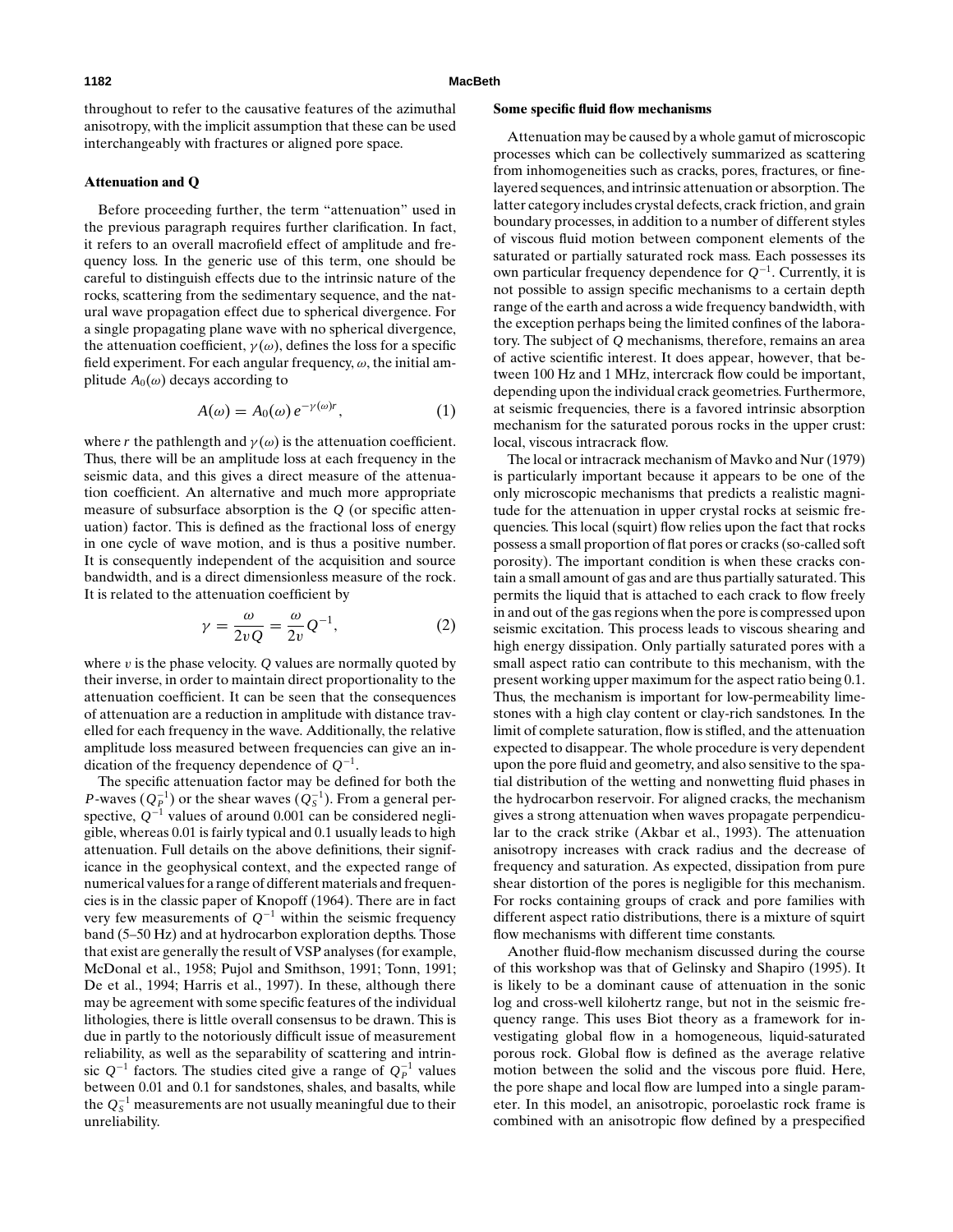permeability tensor incorporated in the Biot theory. Both the permeability and the elasticity are assumed to possess TIH symmetry (transverse isotropy with a horizontal symmetry axis), thus implying fractures as an underlying causative mechanism. Gelinsky and Shapiro (1995) conclude that, at seismic frequencies, velocity anisotropy must be dominated by the rock frame, whereas the attenuation anisotropy is strongly influenced by the permeability. Both *P*- and shear-waves are influenced by the permeability-induced dissipation process, and exhibit attenuation and a concomitant velocity dispersion. These effects are characterized by being greatest when parallel to the fracture strike (direction of greatest permeability). Interestingly, due to the way the frequency dependence of this mechanism is formulated, the direction for the maximum attenuation actually switches to the fracture normal at higher (kilohertz) frequencies. Therefore, at such high frequencies, the shear waves have the largest attenuation, the velocity anisotropy is now more affected by the permeability, and the fracture tortuosity and porosity begin to play a significant role in the overall attenuation behavior which becomes increasingly less directional. At frequencies between 1 and 100 Hz, the attenuation is controlled by two characteristic time constants directly related to the fluid viscosity and fracture permeabilities. These constants are very small for crustal rocks containing hydrocarbon fluids. As a consequence, despite being strongly directional, the absolute attenuation is insignificant at these lower (seismic) frequencies. Indeed, such Biot-inherent attenuation may be several orders of magnitude below that predicted for the local flow mechanism, especially in low-permeability rocks (Dvorkin and Nur, 1993). frequencies and the physical conditions of most hydrocarbon reservoirs, the process of flow between the aligned Hudson cracks is calculated to be ineffective, and they remain isolated. For the remaining two mechanisms, it appears that the fluid can totally equilibriate with every cycle of the wave motion. This relaxed state is also predicted by Thomsen (1995) for flow between cracks and an equant porosity. It should be noted that the complexity of interflow between crack families means that more specific information is required before a firm conclusion can be reached. However, it does appear that the above mechanisms, when operating within the confines of the theory, cannot yet reproduce a realistic attenuation in the seismic frequency band.

What follows in this paper will focus on both intercrack and intracrack flow as possible causes of attenuation, defining a generic framework for their implementation. Before examining the processes and their effect on the seismic waves, the crack-related stiffnesses must first be considered.

## **ELASTIC STIFFNESSES AND THEIR RELATION TO FLUID FLOW**

#### **Elastic stiffnesses for crack-related anisotropy**

A weak concentration of cracks or thin pores in an otherwise isotropic matrix generally weakens the rock, and hence reduces the background elastic stiffnesses, **c***b*, by amounts proportional to the crack/fracture porosity  $\phi_c$ . These elastic constants, with the resultant first order perturbation can be written in the generic form,

$$
\mathbf{c} = \begin{pmatrix} (\lambda + 2\mu)(1 - e_n) & \lambda(1 - e_n) & \lambda(1 - e_n) & 0 & 0 & 0 \\ \lambda(1 - e_n) & (\lambda + 2\mu)(1 - \zeta^2 e_n) & \lambda(1 - \zeta e_n) & 0 & 0 & 0 \\ \lambda(1 - e_n) & \lambda(1 - \zeta e_n) & (\lambda + 2\mu)(1 - \zeta^2 e_n) & 0 & 0 & 0 \\ 0 & 0 & 0 & \mu & 0 & 0 \\ 0 & 0 & 0 & 0 & \mu(1 - e_t) & 0 \\ 0 & 0 & 0 & 0 & \mu(1 - e_t) \end{pmatrix},
$$
(3)

A third and reemerging set of mechanisms is that of interpore fluid communication. Here, it is visualized that the pore fluid can be squeezed by the incoming stress field from select smaller aspect ratio pores into volumes that are less compliant. Hudson et al. (1996a) investigated this by considering three possible scenarios: flow between individual aligned cracks, flow between nonparallel families of cracks, and flow between the cracks and an equant porous matrix. To simulate these phenomena, previously isolated cracks are perceived to be connected by mechanically invisible fluid pathways that have no effect on the overall properties. The shape and size of these interconnections are not specified so that the pressure relaxation process can be generalized for either neighbouring cracks or the porous network. The mechanisms give a directional attenuation, with the greatest being perpendicular to the crack strike at all frequencies. This response is similar to that predicted by Mavko and Nur (1979), but orthogonal to that predicted by Gelinsky and Shapiro (1995) at seismic frequencies. For seismic

where  $\lambda$  and  $\mu$  are the Lamé constants and  $\zeta = 1 - 2V_s^2/V_p^2$ . This expression, in fact, can simulate any one of a variety of crack, pore, or fracture styles, ranging from a volume distribution of intergranular or intragranular cracks (Hudson, 1980, 1981) to the surface distributions of large-scale shear fractures, joints with interlocking rugose surfaces, or even natural fractures with varied gouge conditions (Schoenberg and Sayers, 1995; Hudson et al., 1996b). Clearly, such generalization also implies that it may not be possible to tell details of the shape, texture, or fill without recourse to further (hard) information. Due to this, the results below are considered applicable to cracks, fractures, or even aligned pore volume. The dimensionless scalar fracture indices  $e_n$  and  $e_t$  are directly proportional to the crack porosity  $\phi_c$  and also related to the respective normal and tangential boundary conditions for incident stress on the fracture faces. These indices are a measure of the stiffness of the background material relative to the crack. For a planar fracture, the indices can be visualized as the ratio of excess compliance due to the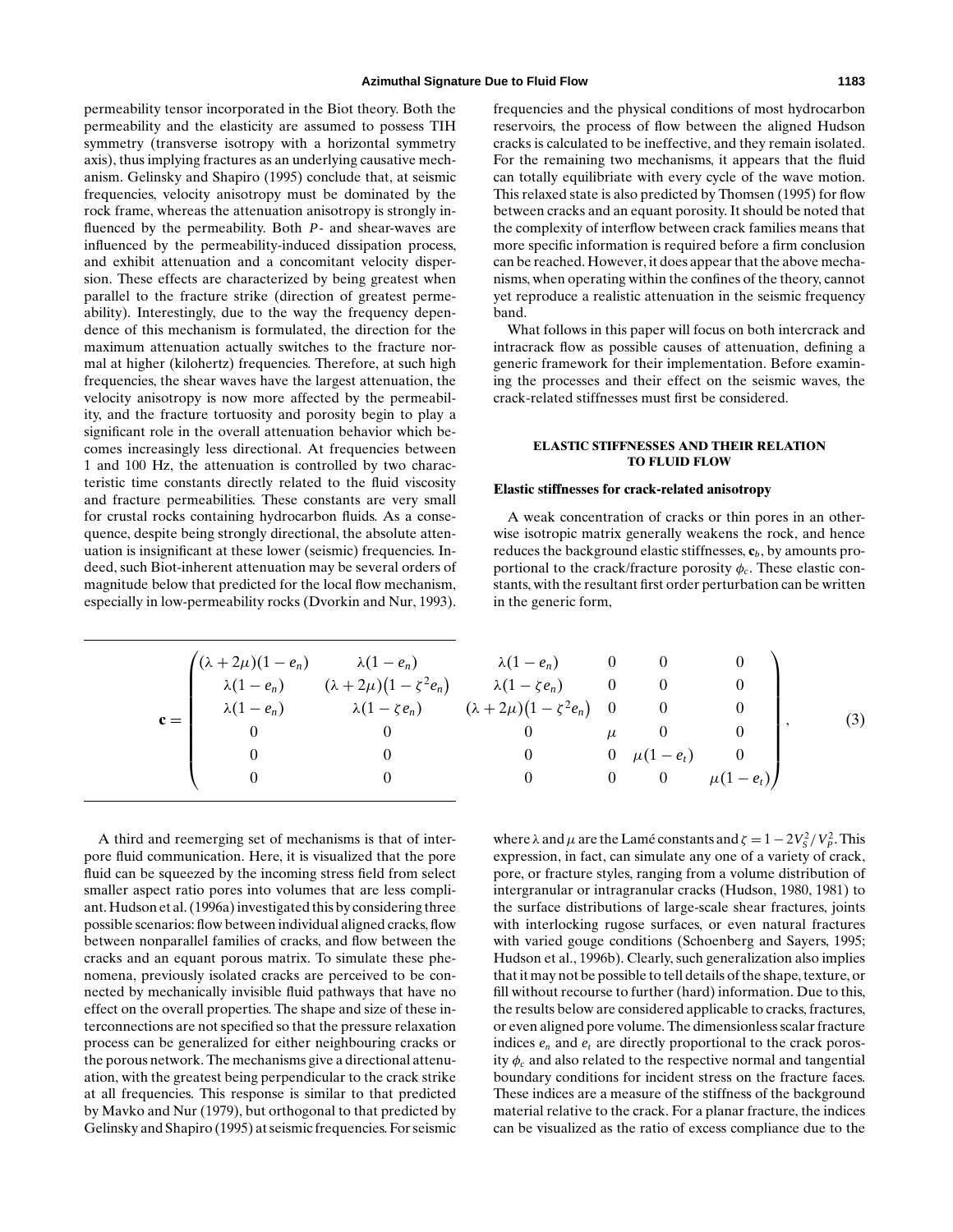#### **1184 MacBeth**

fracture and the background matrix compliance (Schoenberg and Sayers, 1995). The smaller these quantities, the stiffer (or less compliant) the cracks. Cracks may stiffen either due to the material fill or due to an increase in aspect ratio. The exact relationship between fill and geometry depends upon the type of crack. As a specific numerical example, consider a volume distribution of unconnected, small aspect-ratio cracks. The quantity  $e_n$  can be partitioned into the porosity,  $\phi_c$ , and the boundary condition terms,  $b_n$  and  $b_t$ . Thus,

$$
e_n = \phi_c b_n \tag{4}
$$

and

$$
e_t = \phi_c b_t. \tag{5}
$$

Clearly these equations lead to another inherent ambiguity in the interpretation of the crack properties, as different combinations of crack porosity  $\phi_c$  and  $b_n$  or  $b_t$  may yield the same overall value for the perturbation. An additional constraint, therefore, is required to determine these quantities individually, indicating a possible role for core or log analysis. The porosity  $\phi_c$  for an ellipsoidal crack geometry is given by  $\frac{4}{3}n\pi\alpha a^3$ , where  $\alpha$  is the aspect ratio (minor axis divided by major axis), *a* the mean radius, and *n* the number per unit volume. The boundary conditions depend on the nature of the cracks and their fill, with the index  $b_n$  differentiating between gas fill

$$
b_n^{gas} = \frac{1}{\pi \alpha \eta (1 - \eta)},\tag{6}
$$

where  $\eta = V_s^2 / V_p^2$ , and liquid fill, for which

$$
b_n^{liq} = \frac{b_n^{gas}}{1 + \eta_n b_n^{gas}},\tag{7}
$$

where  $\eta_n = \rho_{liq} V_{liq}^2 / \rho V_p^2$ . The index  $b_t$  is common to both a gas or liquid fill

$$
b_t^{fluid} = \frac{4}{\pi \alpha (3 - 2\eta)}.
$$
 (8)

The single perturbation term in equation (3) is valid provided the error introduced by omission of the consecutive higher order terms is negligible. A second-order contribution arises due to crack-crack interactions, and the restriction to the single scattering theory will lead to loss of accuracy. The onset of this term provides an upper useable limit of the theory. The formulation has been critically examined for its limits in aspect ratio by Douma (1988) using direct comparison with another theory which deals with larger aspect ratios. The general conclusion for velocity anisotropy of up to 5% is that the single term is valid if aspect ratios are less than 0.3, whether filled with liquid or gas. This gives an upper limit on *en* of approximately 0.25. For cracks, the onset in the growth of the second-order term may also be judged from the expression of Hudson (1980), who quotes the next term in the expansion in number density. This second-order term may be included in equation (3) by the substitutions

$$
e_n \to e_n - 0.6e_n^2 \tag{9}
$$

and

$$
e_t \to e_t - 0.5e_t^2 \tag{10}
$$

when  $\eta = 1/4$  ( $V_P$ / $V_S = 2$ ). This second term becomes important when the error due to the original first-order perturbation rises to some unacceptable value. The error in the phase velocity is 5% when  $e_n$  is 0.16, and 10% when  $e_n$  is 0.30, with the latter probably being the objective limit of acceptable error. The limit may also be considered from the perspective of Schoenberg and Sayers (1995), in which *en* can be replaced by the exact term  $(\lambda + 2\mu)Z_N/(1 + (\lambda + 2\mu)Z_N)$ , where  $Z_N$  is the excess fracture compliance. The phase velocity error involved in approximating this by the first term in the expansion for small compliance,  $Z_N(\lambda + 2\mu)$ , can be calculated to be 10% when  $Z_N(\lambda + 2\mu)$  is 0.20, and 15% at 0.30. The limits for the above approach are thus similar, and the final limit of 0.30 is retained for  $e_n$  and also  $e_t$  in the present work. Outside this limit of validity for the theory, the results are not considered meaningful, and an educated guess as to the behavior is required. For further consideration of a full range of fill conditions, the above constraints permit use of aspect ratios of 0.1 up to a porosity of 2%; for aspect ratios of 0.01 and 0.001, the maximum porosities are set at 0.05% and 0.5%, respectively.

Figure 1 gives values of *en* for different crack porosities up to the limiting values defined above. The curves are calculated using equation (7) for a continuous range of fill conditions from total gas saturation to oil and then brine. The cracks are defined for specific aspect ratios and also for the backgrounds of chalk and sandstone. Table 1 gives the properties of the rocks and fluids used in constructing this plot, which are typical of the UK North Sea. The demarcation between lighter and heavier oils is based on the results quoted for most produced oil according to Batzle and Wang (1992). That work suggests that a density range of 0.75–0.85 g/cm<sup>3</sup> together with a velocity range of 1.15–1.35 km/s is most appropriate. Figure 1 defines the ability to discriminate different crack conditions on the basis of *en* measured from the seismic data using the velocity or reflected amplitudes. One common feature is the more rapid change in *en* as the gas-saturated condition is approached. This is due to the sudden reduction in crack stiffness. Thus, reservoirs where the hydrocarbon is stored in low porosity, thin ( $\alpha = 0.001$ ) aspectratio voids remain seismically indistinguishable from brine fill until the onset of the gas phase. There is less sensitivity when comparing the oil-filled and brine-filled conditions with those for different aspect ratios, which leads to a difficulty in distinguishing these particular fills. The effect of increased porosity would be to scale these overall results, but not alter the conclusions significantly. The value of  $b_t$  remains constant with fill, but varies with aspect ratio, and thus cannot be used to distinguish fill type for these fluids.

The framework in equation (3) must now be extended to incorporate the contribution of attenuation. This is the subject of the next section.

**Table 1. Elastic properties of rocks and liquids used in the calculations.***∗*

|                 | $V_P$ (km/s) | $V_s$ (km/s) | $\rho$ (g/cm <sup>3</sup> ) |
|-----------------|--------------|--------------|-----------------------------|
| Brine           | 1.71         |              | 1.10                        |
| Live oil        | 1.15         |              | 0.75                        |
| Claystone/shale | 2.46         | 1.23         | 2.30                        |
| Sandstone       | 3.08         | 1.54         | 2.25                        |
| Chalk           | 3.62         | 1.81         | 2.42                        |

<sup>∗</sup>The rock properties are log averages from the UK central North Sea. The brine and oil properties are computed from Batzle and Wang (1992) for a reservoir pressure of 38 MPa and a temperature of  $112°C$  (MacBeth et al., 1997). The salinity of the brine is 150 000 ppm.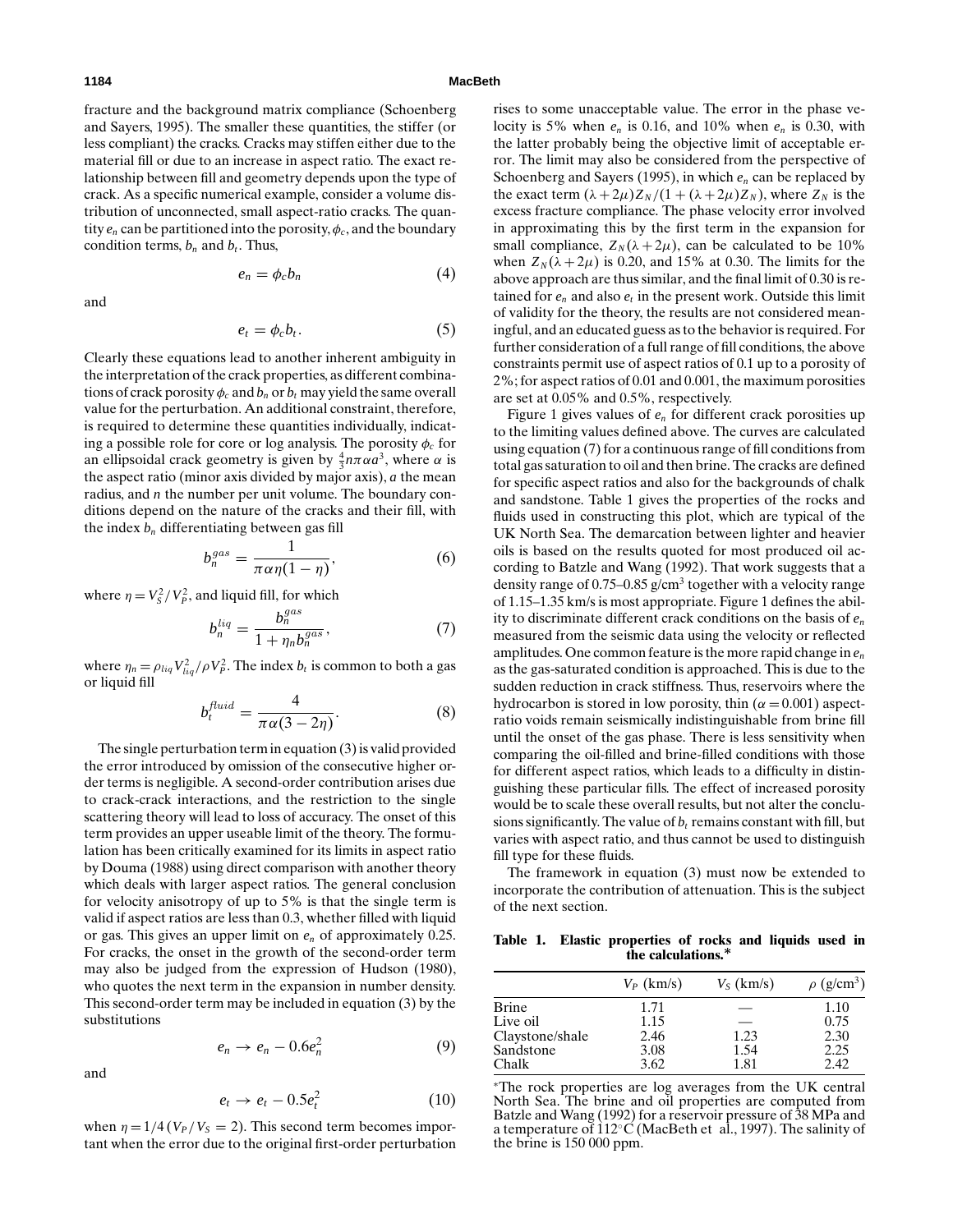#### **How does fluid flow affect the crack-related stiffnesses?**

The general effect of the process of dissipation may be included in the stress-strain relations by using complex, frequency-dependent elastic moduli. The exact form of the frequency dependence depends upon the equations of motion for the underlying mechanism. Knopoff (1964) reviews many of the possible models and their resultant frequency dependence. Here, a specific set of models is considered with their basis in the theory for predicting the overall properties of cracked media. This leads ultimately to a simple, but general, expression for crack-related attenuation.

The effect of fluid flow is to alter only  $b_n$ , and hence  $e_n$ . This neglect of *et* appears natural, as diffusion of pressure is equivalent to the presence of damping under compression for



FIG. 1. Variation in crack stiffness for continuously changing fill parameter  $\eta_n$  (= $\rho_{liq}/\nu_{liq}^2/\rho V_p^2$ ) and different aspect ratios ( $\alpha$ ).<br>The vertical lines demarcate conditions appropriate to most produced hydrocarbons according to Batzle and Wang (1992). The other crack index,  $e_t^{liq}$ , is invariant with fill. Different crack porosities,  $\phi_c$ , are considered, with the largest being the upper limit using the theory in this paper.

the material within the crack. Indeed, it can be assumed that because the shear stress applied to the crack face does not give rise to a volume change,  $b_t$  should be unaffected to first order. Such reasoning is applicable to the work of Mavko and Nur (1979) and the similar partially saturated intracrack model of Hudson (1988), together with Hudson et al. (1996a) and Thomsen (1995) for intercrack diffusion models. The models all allow for a pressure relaxation at some limited distance. The effect can be effectively categorized by casting the different mechanisms into a generalized function for the crack-related flow. The form suggested is identical to equation (7) for different fill types, but with the substitution

$$
\eta_n \to \eta_n/(1+\tilde{z}(\omega)), \tag{11}
$$

where  $\tilde{z}(\omega)$  is a complex, frequency-dependent quantity that depends upon the particular mechanism. This form assumes that there is one dominant mechanism and hence one distinct time constant. The function  $\tilde{z}(\omega)$  must also possess a certain asymptotic behavior, or be defined only within a specific range of frequencies. At high frequencies, there is insufficient time in each cycle of wave motion to permit pressure equalization, and hence the fluid moves relatively little. As a consequence, the fluid may be regarded as isolated in the cracks or portion of the crack volume. In this unrelaxed state,  $\tilde{z}$  must be zero, because equation (7) then yields the result for isolated, liquidfilled cracks. For lower frequencies, the seismic waves have sufficient time during the cycle of the wave to establish pressure equalization, and the saturated rock again acts as an elastic solid. Compensation for the relaxed fluid phase renders the rock more compliant. In this relaxed state,  $\tilde{z}$  should be very large, with equation (7) returning the result for totally compliant (gas-filled) cracks. The way in which the transition from a relaxed to an unrelaxed state is made depends on the specific frequency dependence of ˜*z* which, in turn, depends upon the flow mechanism. The nature of the transition between one extreme and the other is essential to the understanding of seismic attenuation and is the feature of principal concern in attenuation studies. A natural addition to the representation in equation (11) may also be considered from the compliance approach of Schoenberg and Sayers (1995), by defining a complex fracture compliance  $\tilde{Z}_N$ . This could account for the difference in fluid flow parallel and across the fracture planes. An exact relationship for  $\tilde{Z}_N$  is the subject of future work.

With the general form for the treatment of flow in place, a specific attenuation law is now assessed for its impact on the seismic wavefield properties.

## **EFFECTS ON SEISMIC DATA**

#### **Frequency dependence of phase velocity and attenuation**

The complex fracture index,  $\tilde{e}_n = e_n^R + ie_n^I$ , determined from the above, results in complex elastic constants  $\tilde{c}$ . The velocity anisotropy is influenced through the real part,  $e_n^R$ , and the angle-dependent attenuation through the imaginary part,  $e^I_n$ . The effect of each may be assessed by examining the propagation of a homogeneous plane *P*-wave. The wave properties arising from complex elastic constants can be determined using the same formulations as the elastic case by inserting the solution

$$
\mathbf{u} = \hat{\mathbf{u}} e^{-i\omega \mathbf{p} \cdot \mathbf{r}} \tag{12}
$$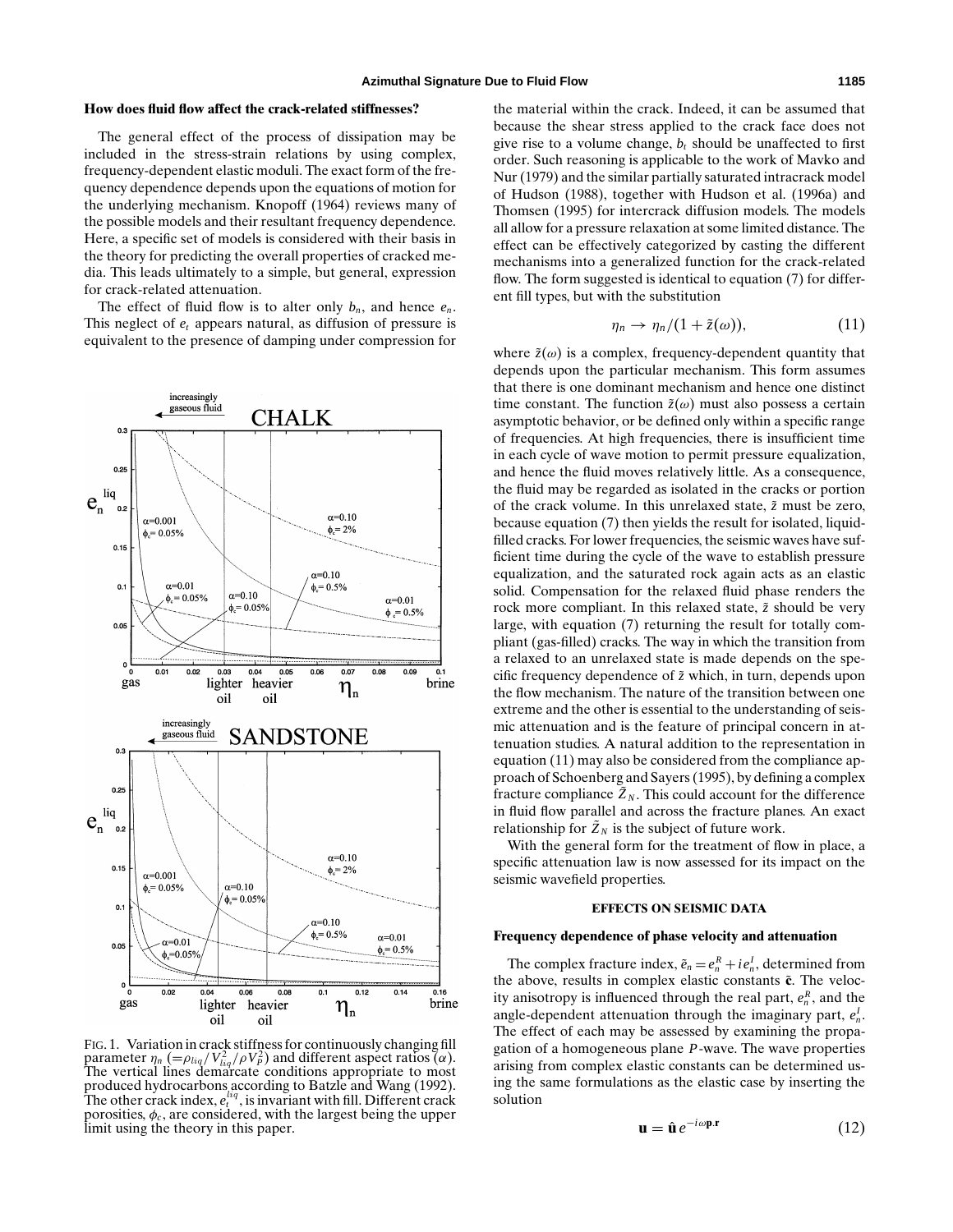into the equation of motion, where **u** is the displacement vector, **p** the slowness, and **r**the distance and direction of travel. For an anisotropic medium, this leads to the Kelvin-Christoffel equation, which in general can now only be satisfied by introducing complex phase slowness  $\tilde{p}$ , where

$$
\tilde{\mathbf{p}} = \mathbf{p}_R + i\mathbf{p}_I. \tag{13}
$$

It follows that the wave must attenuate according to *e*−ω*pIr* for a distance *r* along each specific phase direction. The attenuation factor,  $\gamma(\omega)$ , is given by  $\omega p_l$  and hence  $Q^{-1}(\omega)$  by  $2p_l/p_R$  from equation (2) above. To illustrate the impact of the crack-related term arising from  $\tilde{z}(\omega)$ , the specific case of partial saturation or squirtlike flow is chosen (Hudson, 1988) as it is easy to implement. For this, equation (6) includes the relationship

$$
\tilde{z}(\omega) = \frac{1 - i\omega\tau}{i\omega\tau}.
$$
\n(14)

The relaxation period,  $\tau$ , depends upon fluid viscosity, fluid saturation, crack geometry, and fill. However, because a suitable estimate of fluid saturation must be guessed, a value for  $\tau$  of 40 ms is chosen as it gives a significant result in the seismic band. This will not significantly alter the overall conclusions of this present work, and it provides an opportunity to examine the interplay between crack geometry and fill. Figure 2 shows the resulting *Q*−<sup>1</sup> // for horizontal propagation parallel to the fracture strike. Here, the maximum porosity limits for each crack aspect ratio more restricted than in Figure 1; otherwise, the range in behavior calculated in later sections becomes too large to plot satisfactorily. These limits are now maintained throughout this current work. The calculations are for three different aspect ratios and for both oil and brine fill. The peak moves to lower frequencies with smaller aspect ratios and change from oil to brine fill, while the maximum value varies only slowly with these conditions. Thus, within the seismic bandwidth, the smaller aspect ratio cracks are less dissipative. Figure 3 shows the corresponding velocity dispersion. The velocity ranges gently between the value for total gas (low-frequency result) and that for total liquid fill (high frequency). The peak in the attenuation lies within the transition zone between these two asymptotes, where most of the energy is lost during each wave cycle.

## **Directional dependence of phase velocity and amplitude**

Attenuation of the wavefield is examined more directly by inspection of the resultant amplitudes. For horizontal wave propagation, for which the attenuation effects are largest, the ratio of the amplitudes parallel and perpendicular to the fracture strike is

$$
\frac{A_{\perp}}{A_{\parallel}} = e^{-(\gamma_{\perp} - \gamma_{\parallel})r},\tag{15}
$$

where the attenuation factors parallel  $\gamma$ <sub>//</sub> and perpendicular  $\gamma$ <sub>⊥</sub> to the crack strike are given by

$$
\gamma_{\parallel} = \frac{\omega}{\text{Im}\left[1 - \zeta^2 \tilde{e}_n\right]^{1/2} V_P} \tag{16}
$$

and

$$
\gamma_{\perp} = \frac{\omega}{\text{Im}[1 - \tilde{e}_n]^{1/2} V_P},\tag{17}
$$

where  $V_P$  is the background isotropic velocity. A formula for the general directional behavior in nonsymmetry planes is given in Appendix A. The amplitude ratio in equation (15) is calculated numerically for path lengths of 300, 400, and 500 m through the cracked, dissipative medium, and for different aspect ratios and fills in Figure 4. There are marked differences in the amplitude decay with aspect ratio, which relate directly to the movement of the attenuation peak in Figure 2. However, brine and oil are difficult to resolve for small (0.001) and large (0.1) aspect ratios, but values of 0.01 provide an amplitude reduction from 0.7 (brine) to 0.4 (oil). As expected, there is a rapid change near gas saturation, where the amplitude ratio is unity. It is important to note that the velocity anisotropy corresponding to these results is actually no more than 5%. The results can therefore explain most of the VSP observations in Horne and MacBeth (1997) as arising from a weakly anisotropic but saturated, porous overburden. The effect on the transmitted wavefield for this case is illustrated in Figure 5



FIG. 2. Dimensionless  $Q_{nl}^{-1}$  factor for horizontal propagation parallel to the crack strike. Curves are for oil (o) and brine (b) fill, and also different aspect ratios  $\alpha$ . Brine moves the peaks to lower frequencies, so too does a reduction in aspect ratio. Curves are based on the attenuation law defined in equation (14), with a characteristic time constant of 40 ms.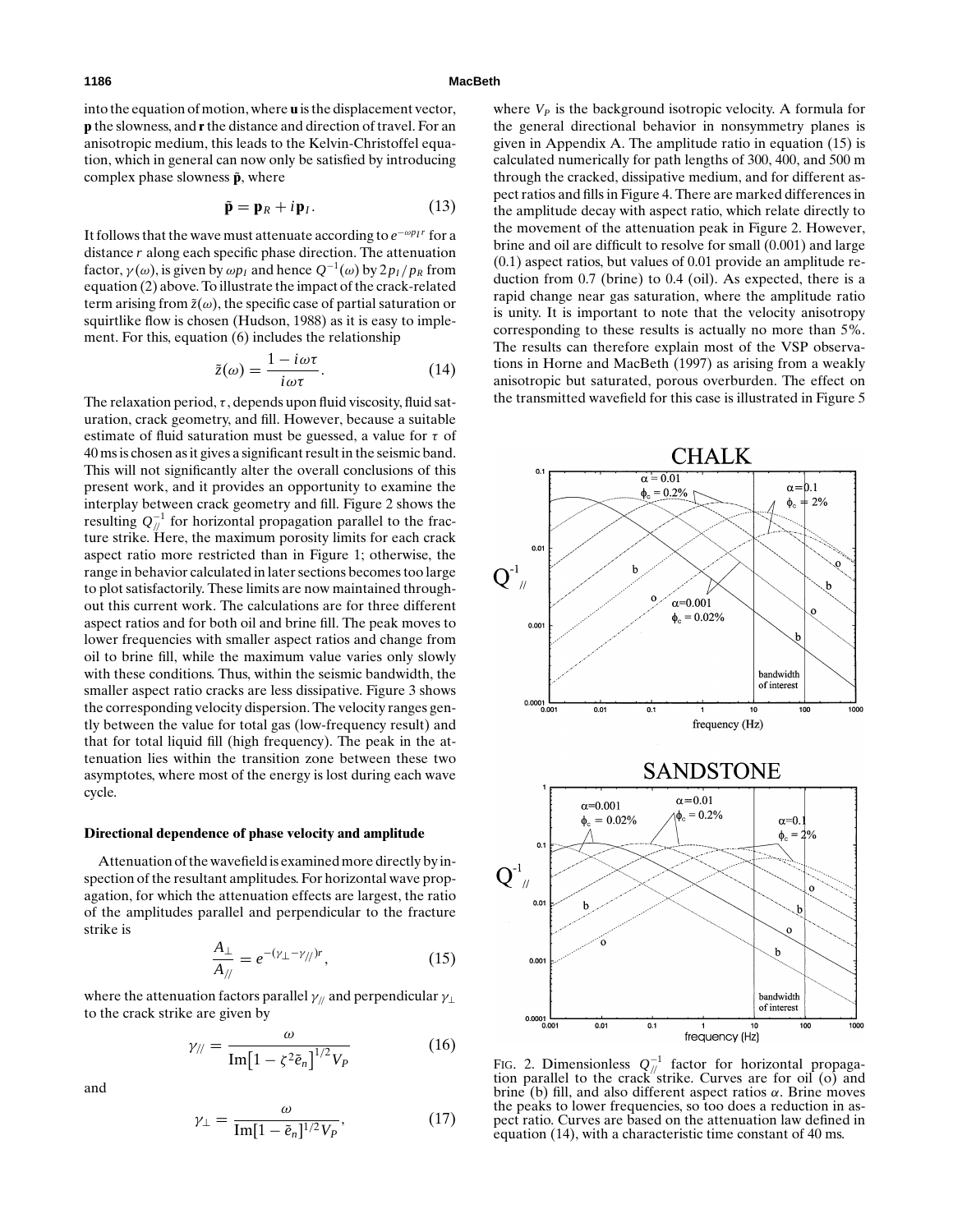for a wavelet of 30-Hz peak frequency, an amplitude ratio of approximately 0.5 being predicted. The results in Figure 4 are also in qualitative agreement with the laboratory work of Rathore et al. (1995), which gives a very large amplitude ratio for inclusions with an aspect ratio of 0.004.

#### **Directional dependence of reflected** *P***-wave amplitudes**

Directional amplitude variations have been observed in surface seismic data both onshore (Lynn et al., 1996; Mallick et al., 1996) and offshore (MacBeth et al., 1997). Such variations have been largely attributed to changes in the reflection coefficient at a specific interface, although recent work by Lynn and Beckham (1998) suggests attenuation as a possible contributary factor. In light of these observations, it is important to understand how attenuation may influence the azimuthal variation of the *P*-wave amplitude for reservoir conditions. To examine this, two typical UK North Sea scenarios are con-

CHALK  $3.8$  $\alpha = 0.01$  $\alpha = 0.001$  $\alpha=0.1$  $= 0.2%$  $0.02%$ ф, φ  $\phi_c = 2\%$  $V_{\text{N}}$  $\mathbf{o}$  $\mathbf b$  $3.4$  $0.01$  $\overline{0.1}$ 100 1000  $0.001$ 10 frequency (Hz) SANDSTONE  $3.4$  $\alpha=0.1$  $\phi_c = 2\%$  $\mathbf{V}_{\text{M}}$ b b  $\alpha = 0.001$  $\alpha=0.01$  $\phi_c = 0.02\%$  $\phi_{\text{fc}} = 0.2\%$ 2.8  $0.01$  $0.1$  $\overline{10}$  $\overline{100}$ 1000 0.001 frequency (Hz)

sidered: a fractured chalk overlying a sandstone and capped by a claystone overburden, and a fractured sandstone encased in claystone. The former case gives a distinct high-impedance step, whereas the latter forms a medium contrast. The elastic properties for these models are determined by averaging logs from the central North Sea used for previous work (MacBeth et al., 1997; Ohlsen et al., 1998). These isotropic background properties are shown in Table 1.

Figure 6 shows the results from numerical computation of the reflection coefficients for the chalk model. The coefficients are calculated for an angle of incidence corresponding to the maximum offset delivered by acquisition using a standard 3-km towed streamer. They simulate the amplitude that would be recorded in a fixed offset azimuthal gather when parallel and perpendicular to the crack strike. Raybending is simulated initially for the bottom chalk coefficient by increasing the incidence to 38◦ and reducing the incidence at the top chalk to



FIG. 3. Velocity dispersion corresponding to Figure 2, for oil-filled (o) and brine-filled (b) cracks, and different aspect ratios α. Oil moves the curves to lower frequencies, so too does a reduction in aspect ratio. *V*gas is the velocity for completely gas-saturated cracks.

FIG. 4. Ratio of amplitudes perpendicular and parallel to the crack strike for horizontal wave propagation and the attenuation mechanism proposed in equation (14). Calculations are for a frequency of 30 Hz and range of fluid fills defined by the parameter  $\eta_n (= \rho_{liq} V_{liq}^2 / \rho V_p^2)$ . Numbers indicate pathlengths: 1—300 m, 2—400 m, 3—500 m. Labelled filled circles correspond to points in this plot chosen for later synthetic seismogram modeling.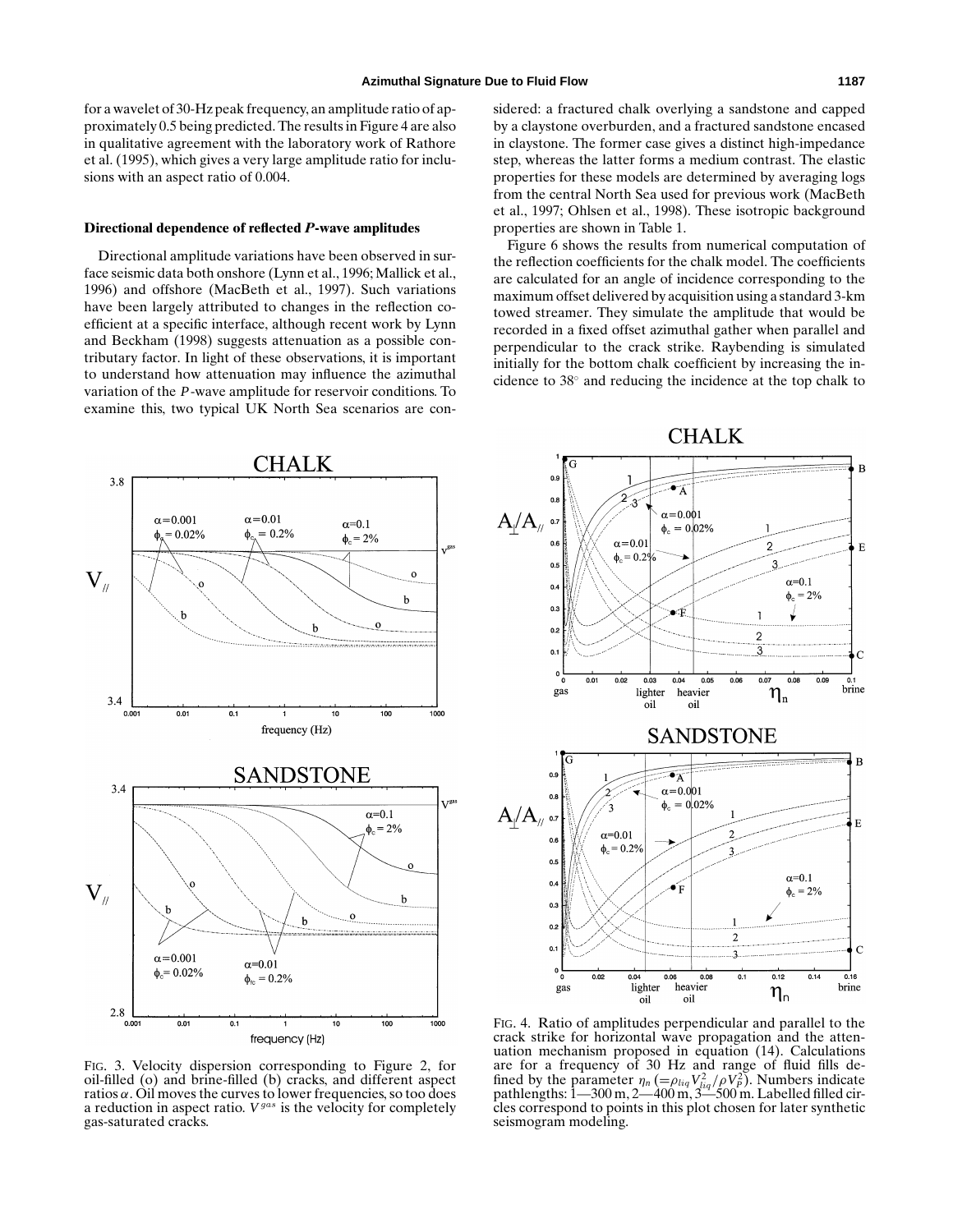#### **1188 MacBeth**

28°. The figure plots the ratio of reflected amplitudes perpendicular and parallel to the fracture strike as a function of crack conditions for both the top and bottom chalk. For the thinnest cracks, for which *en* remains small until the onset of gas saturation (see Figure 1), the top and bottom chalk reflections lead to a brightening perpendicular to the crack strike with brine and various oil fills. However, totally gas-saturated cracks are likely to lead to a dimming perpendicular to the crack strike. On the other hand, larger aspect ratios of 0.1 (larger *en* values) will

angle relative to crack strike

FIG. 5. Synthetic seismogram showing a common receiver gather at 1400 m from an azimuthal VSP with an offset of 700 m. The peak frequency of the wavelet is 30 Hz. Note the strong decrease in amplitude perpendicular to the crack strike. The material is an anisotropic sandstone, the cracks saturated with brine, and the matrix properties given by Table 1. There is a velocity anisotropy of 5%. The lower diagram shows the average amplitude.

produce a dimming perpendicular to the crack strike if there is sufficient porosity. Aspect ratios of 0.01 and 0.1 (for low porosities) appear to give little variation with crack fill for this model. The overall bottom chalk response is similar to the top chalk, but the depth of the variation is greater. In all the cases, both reflection coefficients retain the same sign. The above conclusions are not significantly altered for the sand model, except for the largest aspect ratio and porosity for which the dimming is replaced by a brightening with brine fill, followed by a progressive change to a dimming at the gas fill. It should be noted that the above effects are model dependent. Analyses of further models are offered by Sayers and Rickett (1997) for the classified amplitude variation with offset (AVO) response of gas sands. Clearly the disadvantage in interpretation of observations based on the reflection coefficients is that they are small in magnitude. Thus, if the behavior is dominated solely by the reflected amplitudes, it does not provide sufficient discrimination between oil and brine.

To include the influence of ray-bending and wave-propagation effects more exactly, azimuthal trace gathers are calculated using the anisotropic reflectivity method (Taylor, 1991). In this computation, all multiples are included. The source is

increasingly<br>gaseous fluid



FIG. 6. Ratio of reflected amplitudes perpendicular and parallel to the crack strike for continuous fill variation  $(\eta_n = \rho_{liq} V_{liq}^2 / V_{liq}^2)$  $\rho V_P^2$ ), and different aspect ratios ( $\alpha$ ) and porosities. Solid circles correspond to points in this plot chosen for later synthetic seismogram modeling.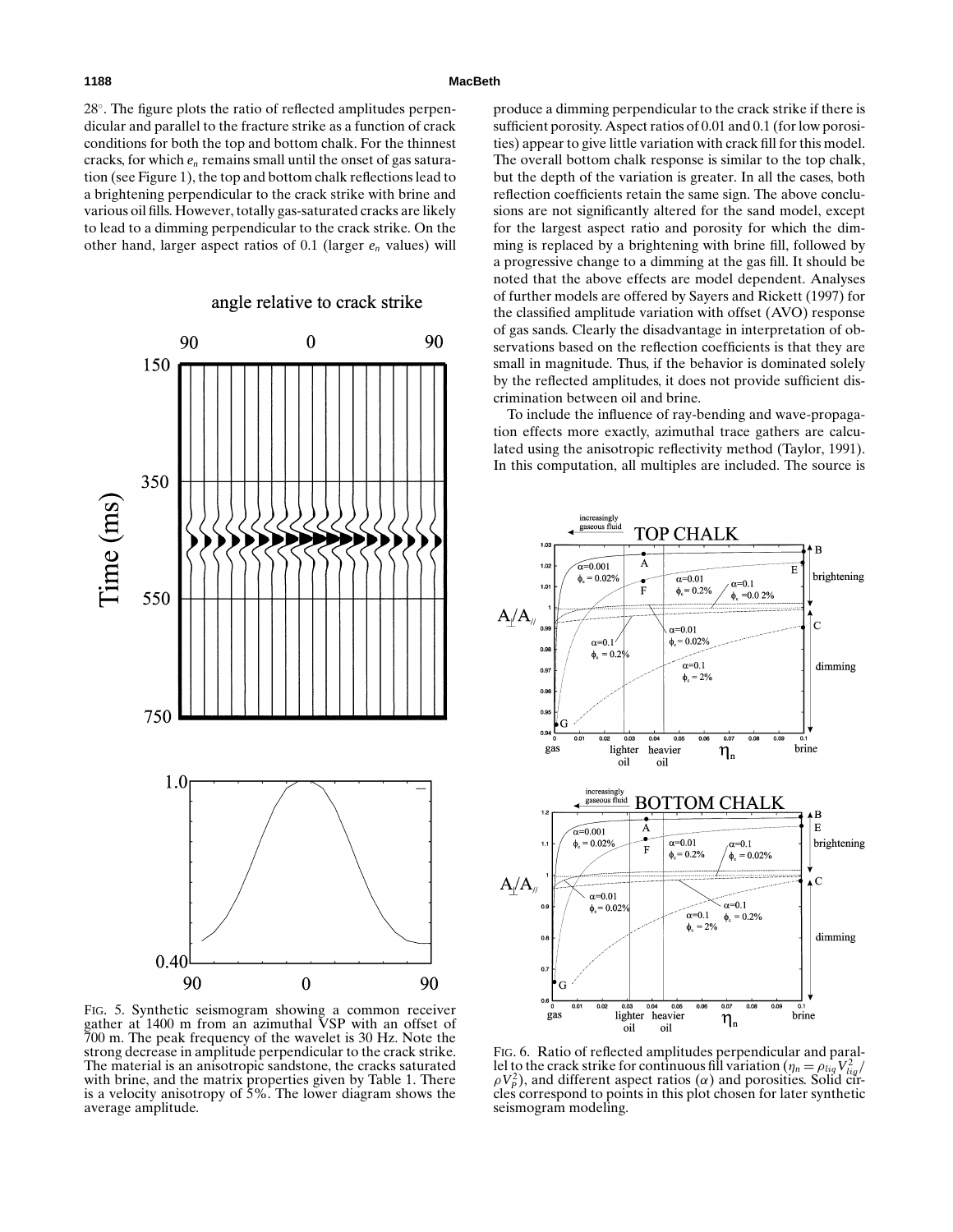an explosion, and the hydrophone recording is taken to be the vertical component of motion. For both reservoir models, the conditions of the cracks in these initial calculations correspond to points A ( $\alpha = 0.001$ , oil fill), B ( $\alpha = 0.001$ , brine fill), and C  $(\alpha = 0.1, \text{ brine fill})$  in Figures 6 and 7. Figure 8 shows the resultant fixed-offset azimuthal gathers for the chalk model. The average amplitude curves for the top and bottom reservoir events are in good agreement with the reflection coefficient result for the thinnest cracks. These give a brightening perpendicular to the crack strike for both events. For the largest aspect ratio, the top chalk event dims when perpendicular to the crack strike as expected, but the bottom chalk event brightens slightly. This is not predicted by the reflection coefficient calculation and is a consequence of raybending through the chalk. Results for the sand model also agree with this interpretation. However, in this case the top sand events have little overall reduction in amplitude.

To evaluate the influence of crack-related attenuation on this picture of azimuthal variation, the synthetic seismograms are recomputed but with the stiffnesses now becoming complex according to equations (14), (11), and (7). For ease of computation, a frequency independent *Q*−<sup>1</sup> is used, corresponding to the value at the wavelet's 30-Hz peak frequency. Attenuation reduces the amplitude of the base event but leaves the top event almost untouched. This is expected, as the complex stiffness substituted into the equations for the reflection coefficient may give rise to small phase changes and alter the absolute value of the reflected amplitude by a small amount. The major influence is through transmission across the reservoir zone. The effect of the chosen attenuation model is to lead to a diminuition of the amplitude perpendicular to the crack strike for all but the total gas-filled case. As the attenuation has a more dramatic effect on the amplitudes than the reflection coefficients (compare the scales for Figure 4 with Figures 6 and 7), the influence is therefore significant. Thus, the attenuation may exacerbate, diminish, or reverse the effect of the reflection coefficient. Figure 8 shows this effect for the chalk model, where a strong dimming perpendicular to the crack strike for the base event now replaces the previous weaker brightening for  $\alpha = 0.1$  (C). By contrast, the brightening of the base chalk event is diminished but not reversed for  $\alpha = 0.001$  (A or B). The reduced effect for thin cracks is because the attenuation



FIG. 7. Ratio of reflected amplitudes perpendicular and parallel to the crack strike for continuous fill variation  $(\eta_n = \rho_{liq} V_{liq}^2/\rho V_p^2)$  different aspect ratios  $(\alpha)$ , and porosities  $\overline{(\eta_n = \rho_{liq} V_{liq}^2 / \rho V_p^2)}$  different aspect ratios ( $\alpha$ ), and porosities  $\phi_c$ . Solid circles correspond to points in this plot chosen for later synthetic seismogram modeling.



FIG. 8. Synthetic seismograms for a 150-m-thick chalk reservoir, with (bottom) and without (top) crack-related attenuation. Averaged amplitudes for each event are shown in the central diagram, with the top (tc) and base (bc) events. The cracks are brine or oil filled (A or B) with an aspect ratio of 0.001, or brine filled with an aspect ratio of 0.1 (C). The labels correspond to the points in Figures 4 and 6. Seismograms are normalized with respect to the largest amplitude for the top event.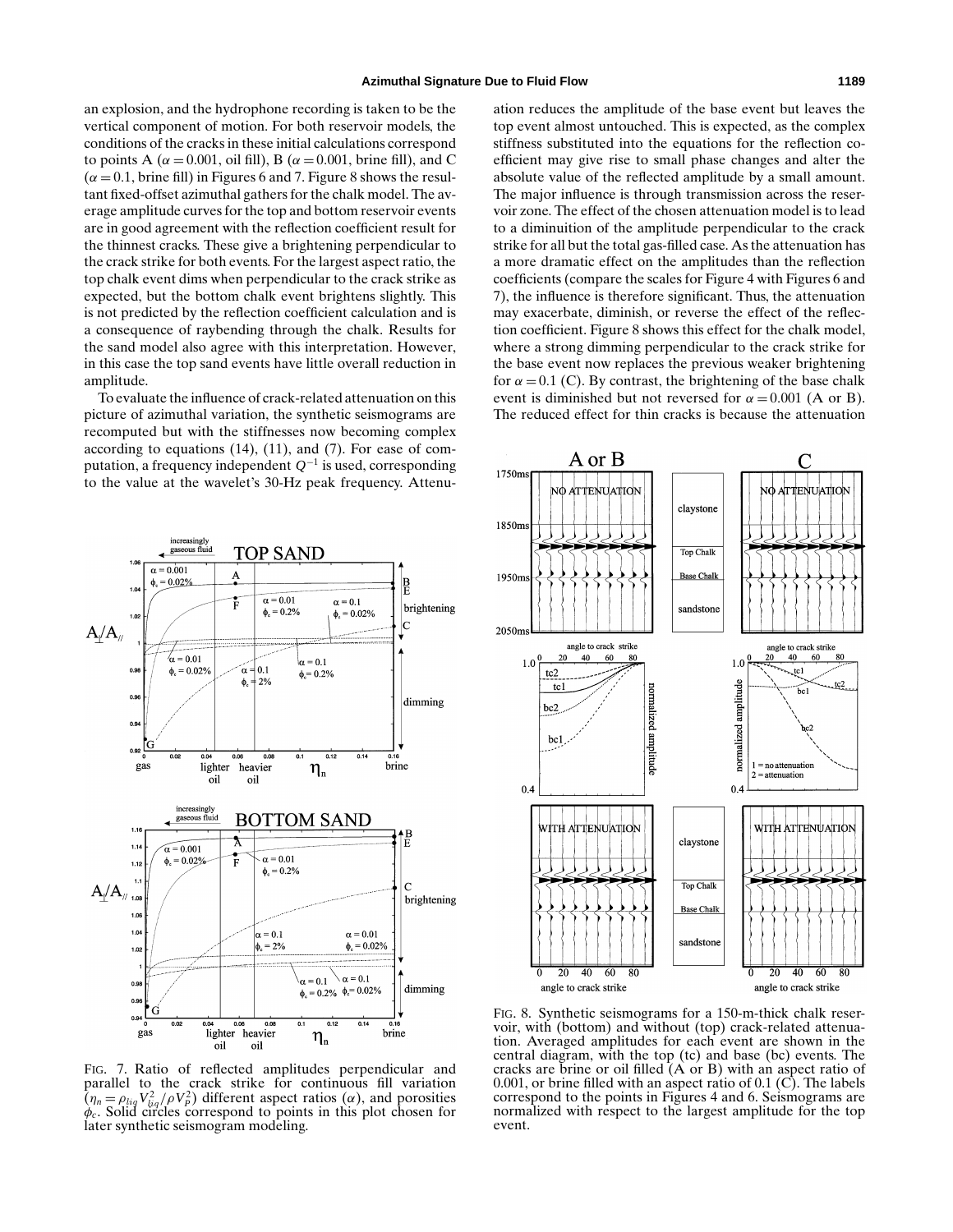is much weaker in this second case (see Figure 4). The general pattern of this behavior is repeated for the reservoir sand model in Figure 9.

From Figures 8 and 9, the amplitude effects appear complicated, and perhaps difficult to interpret. To examine this further, synthetic seismograms are computed for the chalk model and cracks with an aspect ratio of  $\alpha = 0.01$  for gas, oil, and brine fill. The results are shown in Figure 10. These conditions correspond to points E, F, and G in Figures 4 and 6. For points E and F for the top chalk event, the relative reflection coefficient is predicted to be close to unity, and hence there is no response. On the other hand, the gas fill produces a sharp dimming in the reflectivity due to the enhanced compliance (see Figure 1). Inspection of the bottom chalk event shows a more complicated behavior. The brine-filled cracks are expected to show dimming perpendicular to the crack strike due to the attenuation alone. In fact, they show little response due to the competing effects of ray bending. The oil-filled cracks have a larger attenuation and hence exhibit the predicted dimming.



FIG. 9. Synthetic seismograms for a 150-m-thick sandstone reservoir. Averaged amplitudes for each event are shown in the central diagram, and the top (ts) and base (bs) events, with (bottom) and without (top) attenuation. Calculations are for brine- and oil-filled cracks with an aspect ratio of 0.001 (A or B) and brine-filled cracks with an aspect ratio of 0.1 (C). Labels correspond to points in Figures 4 and 7. Seismograms are normalized by the maximum amplitude for the top event.

Finally, gas fill gives no attenuation (no azimuthal variation and an insignificant decay in absolute terms) but a dimming perpendicular to the crack strike due entirely to the reflection coefficient. The three situations are clearly quite distinct, but not necessarily intuitive, and thus interpretation of such effects in data must be strongly model based.

#### **DISCUSSION AND CONCLUSIONS**

The effect of crack-related attenuation is surprisingly large, especially when considering that the velocity anisotropy induced in the discussed examples is at most 5%. It is also in general much larger than the amplitude changes due to the reflection coefficient alone. This could explain many of the observed azimuthal variations for base reservoir events, especially when the corresponding theoretical predictions for the reflection coefficients is small. Unfortunately, to confirm this explanation requires an accurate field measurement of the phenomenon. It is also desirable to be able to estimate the frequency dependence of *Q*−1. Unfortunately, field measurement of attenuation is commonly fraught with difficulties and does not live up to such theoretical expectations. This is generally true regardless of whether the estimates are made in multilevel VSP or using some other wavetype such as surface waves (MacBeth, 1983). This opinion is underlined by the many studies using the familiar spectral ratio technique, which often yield negative values (De et al., 1994). This is also the conclusion of investigations of different estimation techniques (Tonn, 1991). The evaluation of a frequency dependence is even more uncertain (Harris et al., 1997). A partial explanation for these may be sought in the masking effect of other attenuating phenomena, such as geometric spreading and scattering from irregularities and layering. These factors are not easily separated



FIG. 10. Synthetic seismograms for a chalk reservoir with cracks possessing an aspect ratio of 0.01 and brine (E), oil (F), and gas (G) fills. The crack conditions correspond to points E, F, and G in Figures 4 and 6. Averaged amplitudes are shown for each event.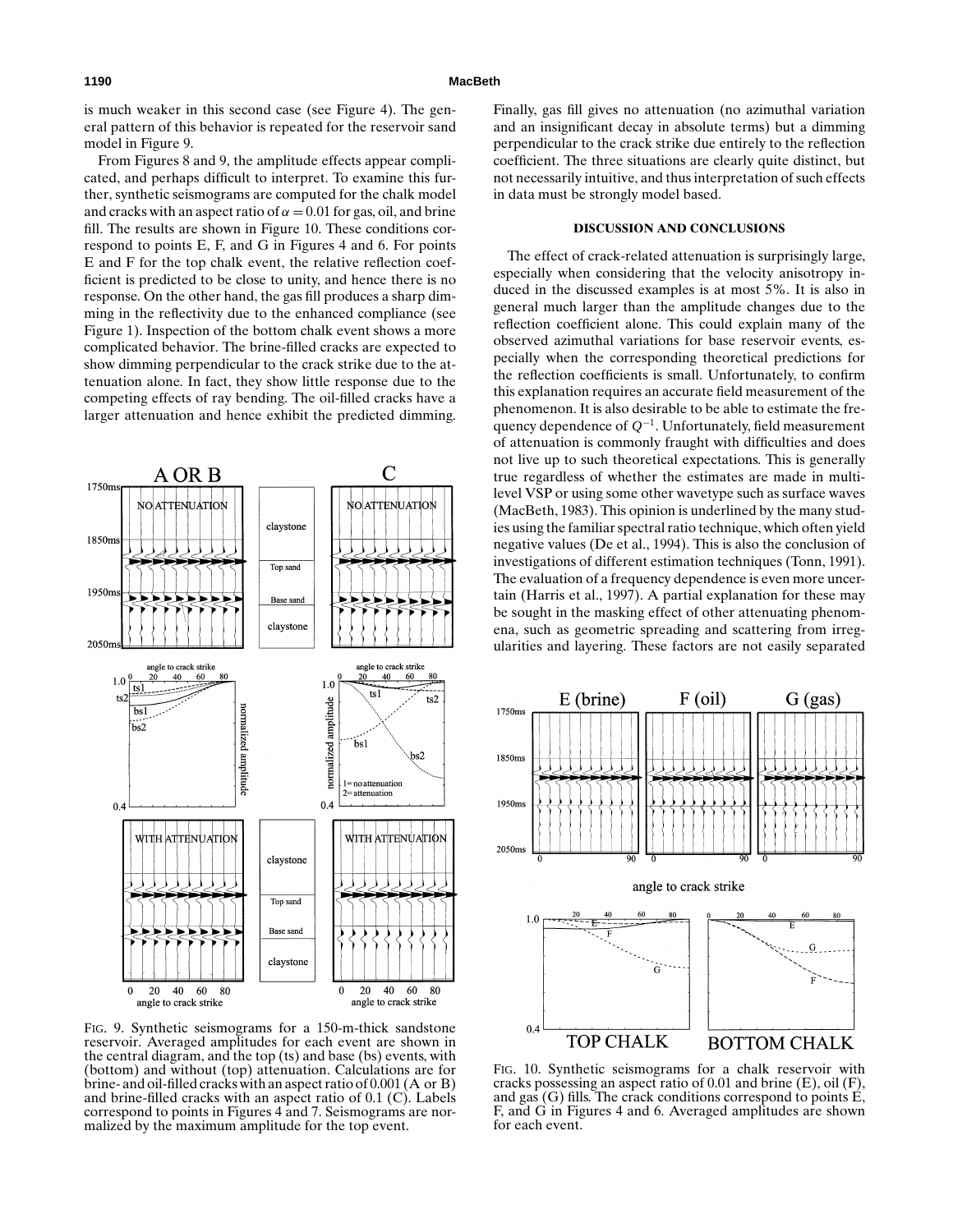in field experiments. There may also be obfuscation by lack of reliability in the seismic acquisition. In this context, it appears a difficult task to extend estimation techniques to surface seismics, although the added information from the azimuthal variation of *P*-wave signatures may well provide a robust approach to determining this information. The work of MacBeth et al. (1997) suggests that an offset-dependent amplitude and wavelet matching procedure may be an appropriate method for analysis. Furthermore, the azimuthal variation of velocity due to the dispersion effects in Figure 3 could also be monitored using interval velocity estimates.

The importance of the intrinsic quality factor,  $Q^{-1}$ , is indisputable. Indeed, this rock property has the potential to provide direct access to many processes critical to reservoir evaluation, particularly for time-lapse surveying or monitoring. Before this can be reached, much work still remains on the theoretical side to establish appropriate mechanisms for fluid flow in natural fractures. From the more practical perspective, acquisition must become more reliable.

#### **ACKNOWLEDGMENTS**

This work is funded by the sponsors of the Edinburgh Anisotropy Project: Agip, Amerada Hess, Amoco, BG plc, Chevron, Conoco, Elf, Fina, Mobil, PGS, Phillips, Saga Petroleum, Schlumberger, Shell, Texaco, and Veritas DGC. The material is presented with approval from all project partners and the Director of the British Geological Survey.

#### **REFERENCES**

- Akbar, N., Dvorkin, J., and Nur, A., 1993, Relating *P*-wave attenuation
- to permeability: Geophysics, **58**, 20–29. Batzle, M., and Wang, Z., 1992, Seismic properties of pore fluids: Geo-physics, **57**, 1396–1408.
- De, G. S., Winterstein, D. F., and Meadows, M., 1994, Comparison of *P* and *S*-wave velocities and *Q*'s from VSP and sonic log data: Geophysics, **59**, 1512–1529.
- Douma, J., 1988, The effect of the aspect ratio on crack-induced anisotropy: Geophys. Prosp., **36**, 614–632. Dvorkin, J., and Nur, A., 1993, Dynamic poroelasticity: A unified model
- with the squirt and the Biot mechanisms: Geophysics, **58**, 524–533.
- Gelinsky, S., and Shapiro, S. A., 1995, Anisotropic permeability: influence on seismic velocity and attenuation, Proc. 6th Internat. Workshop on Seis. Anisotropy, 433–461.
- Harris, P. E., Kerner, C., and White, R. E., 1997, Multichannel estimation of frequency-dependent *<sup>Q</sup>* from VSP data: Geophys. Prosp., **<sup>45</sup>**, 87–109.
- Horne, S., and MacBeth, C., 1997, AVA observations in azimuthal VSPs: 59thMtg., Eur. Assn. Geosci. Eng., Expanded Abstracts, P051.
- Hudson, J. A., 1980, Overall properties of a cracked solid: Math. Proc. Cambridge Phil. Soc., **88**, 371–384.
- 1981, Wavespeeds and attenuation of elastic waves in material containing cracks: Geophys. J. Roy. Astr. Soc., **64**, 133–150. 1988, Seismic wave propagation through material containing
- partially saturated cracks: Geophys. J. Roy. Astr. Soc., **92**, 33–37. Hudson, J. A., Liu, E., and Crampin, S., 1996a, The mechanical prop-
- erties of materials with interconnected cracks and pores: Geophy. J. Internat., **124**, 105–112.
- 1996b, Transmission properties of a fault plane: Geophy. J. Internat., **125**, 559–566.
- 
- Knopoff, L., 1964, *Q*, Rev. Geophys., **2**, 625–660. Lynn, H., and Beckham, W., 1998, *P*-wave azimuthal variations in attenuation, amplitude and velocity in 3-D field data: Implications for mapping horizontal permeability anisotropy: 68th Ann. Internat. Mtg., Soc. Expl. Geophys., Expanded Abstracts, 193–196.
- Lynn, H. B., Simon, K. M., Bates, C. R., and Van Dok, R., 1996, Naturally fractured gas reservoirs, seismic characterization: 66th Ann. Internat. Mtg., Soc. Expl. Geophys., Expanded Abstracts, 1360– 1363.
- MacBeth, C. 1983, Propagation and attenuation of seismic Rayleigh waves along single paths in Scotland: Ph.D. thesis, Univ. of Edinburgh.
- MacBeth, C., Jakubowicz, H., Kirk, W., Li, X-Y., and Ohlsen, F., 1997, Fracture-related variations with offset and azimuth in marine seismic data: 67th Ann. Internat. Mtg., Soc. Expl. Geophys., Expanded Abstracts, 195–198.
- Mallick, S., Craft, K. L., Meister, L. J., and Chambers, R. E., 1996, Computing of principal directions of azimuthal anisotropy from *P*-wave seismic data: 66th Ann. Internat. Mtg., Soc. Expl. Geophys., Expanded Abstracts, 1862–1865.
- Mavko, G. M., and Nur, A., 1979, Wave attenuation in partially saturated rocks: Geophysics, **44**, 161–178.
- McDonal, F. J., Angona, F. A., Mills, R. L., Sengbush, R. L., Van Nostrand, R. G., and White, J. E., 1958, Attenuation of shear and compressional waves in Pierre Shale: Geophysics, **23**, 421–439.
- Ohlsen, F., MacBeth, C., Vestby, J., and Magnus, I., 1998, Fracture estimation from walkaway VSPs recorded in a deviated well: 66th Ann. Mtg., Eur. Assn. Geosci. Eng., Expanded Abstracts, 10–43. Pickup, G. E., Ringrose, P. S., Jensen, J. L. and Sorbie, K. S., 1994, Per-
- meability tensors for sedimentary structures: Math. Geol. **26**, 227– 250.
- Pujol, J., and Smithson, S., 1991, Seismic wave attenuation in volcanic
- rocks from VSP experiments: Geophysics, **56**, 1441–1455. Rathore, J. S., Fjaer, E., Holt, R.M., and Renlie, L., 1995, *P* and *S*-wave anisotropy of a synthetic sandstone with controlled crack geometry:
- Geophys. Prosp., **43**, 711–728. Sayers, C. M., and Rickett, J. E., 1997, Azimuthal variation in AVO response for fractured gas sands: Geophys. Prosp., **45**, 165–182.
- Schoenberg, M., and Sayers, C. M., 1995, Seismic anisotropy of frac-tured rock: Geophysics, **60**, 204–211.
- Taylor, D. B., 1991, ANISEIS V Manual: Applied Geophysical Software.
- Thomsen, L., 1986, Weak elastic anisotropy: Geophysics, **51**, 1954– 1966.
- 1995, Elastic anisotropy due to aligned cracks in porous rock: Geophys. Prosp., **43**, 805–830.
- Tonn, R., 1991, The determination of the seismic quality factor *Q* from VSP data: A comparison of different computational methods: Geophys. Prosp., **39**, 1–27.